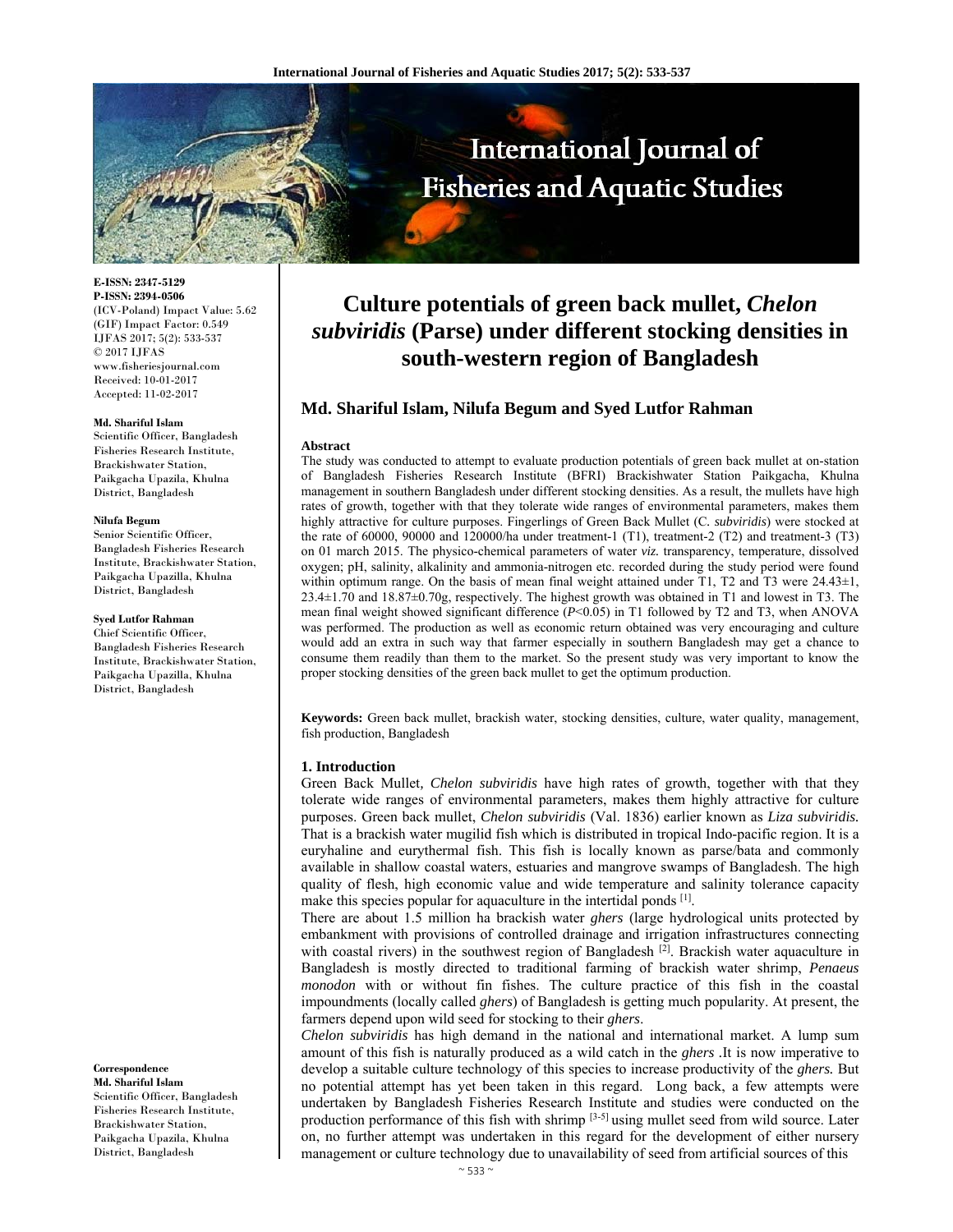important fish. Realizing the importance of this fish, it has been priority to improve breeding and seed production and to develop culture technology of green back mullet, *C. subviridis*. Therefore, the present study, attempted to evaluate production potentials of green back mullet at on-station of Bangladesh Fisheries Research Institute (BFRI) Brackishwater Station Paikgacha, Khulna management in southern Bangladesh under different stocking densities.

# **2. Materials and Methods**

## **2.1 Description of the study area and duration**

The study was conducted in the pond complex of Bangladesh Fisheries Research Institute, Brackish water Station, Paikgacha Upazilla (22º35.3'N 89º20.2'E), Khulna district, Bangladesh. Pond management of green back mullet was conducted for a period of 5 months (March-July) with three trials (each with 150 days of culture) in 2015 in nine experimental ponds.

## **2.2 Pond preparation**

The ponds were prepared by drying, liming the bottom soil (@ 250kg/ha of CaO) and enclosed by fine nylon mosquito net. Then after five days, ponds were filled up with tidal water. Water of the ponds will be treated with rotenone and dipterex, both  $(a)$  1.5 ppm to kill all unwanted animals. After removing all dead animals, ponds will be treated with dolomite  $\omega$  20 ppm. After five days of liming, water of the ponds will be fertilized with 25 ppm urea and 30 ppm TSP to enhance growth of plankton and waited for a week to allow the water becoming suitable for stocking.

#### **2.3 Stocking of fish**

After two weeks of fertilization, fingerlings of Green Back Mullet (C*. subviridis*) were stocked at the rate of 60000, 90000 and 120000/ha under treatment-1 (T1), treatment-2 (T2) and treatment-3 (T3) on 01 march 2015. Before stocking the initial mean weights of the fingerlings were measured using sensitive balance (OHAUS Model CS-2000).

# **2.4 Feed supply**

Fry of mullet will be fed with commercial quality feed (35% protein)  $\omega$  15% of estimated fish biomass for the 1<sup>st</sup> 15 days. The rate of feeding will be gradually reduced with the growth of fish and feed will be supplied  $\omega$  3% of fish biomass in the last month of culture. Growth of fishes will be checked fortnightly and feed will be adjusted. During the culture trial, in every month all the ponds were limed at the rate of 125 kg/ha to maintain pH and water qualities.

#### **2.5 Growth measurement**

The growths of fishes of all ponds were monitored fortnightly by using random sampling method. At least 50 fishes were sampled with the help of a cast net to measure the growth to assess the health status and for feed adjustment.

## **2.6 Water quality parameters**

The pond environment parameters such as surface water temperature, water depth, transparency, dissolved oxygen and pH was measured weekly using a Celsius thermometer, a graduated pole, a secchi-disk a portable dissolved oxygen meter (HI 9142, Hanna Instruments, Portugal), Salinity by refractometer and a portable pH meter (HI 8424, Hanna Instruments, Portugal). Total alkalinity and ammonia-nitrogen was determined following the titrimetric method according to the standard procedure and methods [6].

# **2.8 Harvesting of fish**

After five months of rearing, the fish were harvested by dewatering the ponds. During harvest, they were counted and individually weighted to assess survival, growth and production. Specific growth rate was estimated as**:** 

SGR (% bw/d) =  $\text{[In (final weight)}$ -In (initial weight)/culture period (days) x 100.

# **2.9 Data analysis**

Comparison of treatment mean was carried out using one-way analysis of variance (ANOVA), followed by testing of pairwise differences using Duncan's Multiple Range Test [7]. Significance was assigned at the 5% level (*P*>0.05). All statistical analysis was done by using the SPSS (Statistical Package for Social Science) version-17.5.

#### **3. Results and Discussion**

The physico-chemical parameters of water *viz.* transparency, temperature, dissolved oxygen; pH, salinity, alkalinity and ammonia-nitrogen etc. recorded during the study period were found within optimum range. The mean values of water quality parameters in three treatments are presented in Table 1. The observed transparency ranged from 38 to 42 cm with mean values was 39.08±3.48, 29.67±6.27 and 38.42±4.03 in T1, T2 and T3, respectively (Table 1). The transparency of water showed significant difference ( $P<0.05$ ) among the treatments, which might be due to variations in abundance of plankton. According to Boyd [8] (1982) transparency values of about 15-40 cm are appropriate for fish culture, which are strongly supported in this result. The mean depths recorded during the study period were 102.63 to 104.65 cm (Table 1). The mean water temperatures were  $26.41\pm4.39$ ,  $27.11\pm4.15$ and 27.31±4.49 ºC in T1, T2 and T3, respectively. However, no significant (*P*>0.05) differences were recognized in their water depth and temperature among the treatments which were within the suitable range for growth of fish in tropical ponds [9, 10].

**Table 1:** Mean value ± SD of water quality parameters of experimental ponds under three treatments.

| <b>Parameter</b>                  | <b>Treatment-1</b>             | <b>Treatment-2</b>            | Treatment-3                   |
|-----------------------------------|--------------------------------|-------------------------------|-------------------------------|
| $Temperature(0C)$                 | $26.41 \pm 4.39$ <sup>a</sup>  | $27.11 \pm 4.15$ <sup>a</sup> | $27.31 \pm 4.49$ <sup>a</sup> |
| Water depth<br>(cm)               | $104.65 \pm 10.45^a$           | $103.63 \pm 11.35^a$          | $102.63 \pm 12.45^a$          |
| pН                                | $8.61 \pm 0.41$ <sup>a</sup>   | $8.53 \pm 0.43$ <sup>a</sup>  | $8.46 \pm 0.36$ <sup>a</sup>  |
| Transparency<br>(cm)              | $39.08 \pm 3.48$ <sup>a</sup>  | $29.67 \pm 6.27$ <sup>a</sup> | $38.42 \pm 4.03^a$            |
| <b>Dissolved</b><br>oxygen (mg/l) | $4.95 \pm 1.11$                | $4.59 \pm 1.47$               | $4.32 \pm 1.31$               |
| Salinity(mg/l)                    | $13.42 \pm 3.6$                | $13.42 \pm 3.6$               | $13.42 \pm 3.6$               |
| Alkalinity (mg/l)                 | $91.67 \pm 14.54$ <sup>a</sup> | $91.5 \pm 18.92^a$            | $91.3 \pm 17.83$ <sup>a</sup> |
| Ammonia-<br>nitrogen $(mg/l)$     | $0.1 \pm 0.058$ <sup>a</sup>   | $0.13 \pm 0.045^a$            | $0.14 \pm 0.049$ <sup>a</sup> |

\*Figures in the same column with different superscripts are significantly different (*P*>0.05).

The mean values of pH were  $8.61\pm0.41$  in T1,  $8.53\pm0.43$  in T2 and 8.46±0.36 in T3, and there were no significant differences among the treatments (Table 1). The pH values of pond water under different treatments were found to be alkaline. According to Swingle  $[11]$  pH 6.5 to 9.0 is suitable for pond culture which agreed to the present study. The mean dissolved oxygen (DO) concentrations in the morning hours were significantly  $(P<0.05)$  higher in T1  $(4.95\pm1.11 \text{ mg/l})$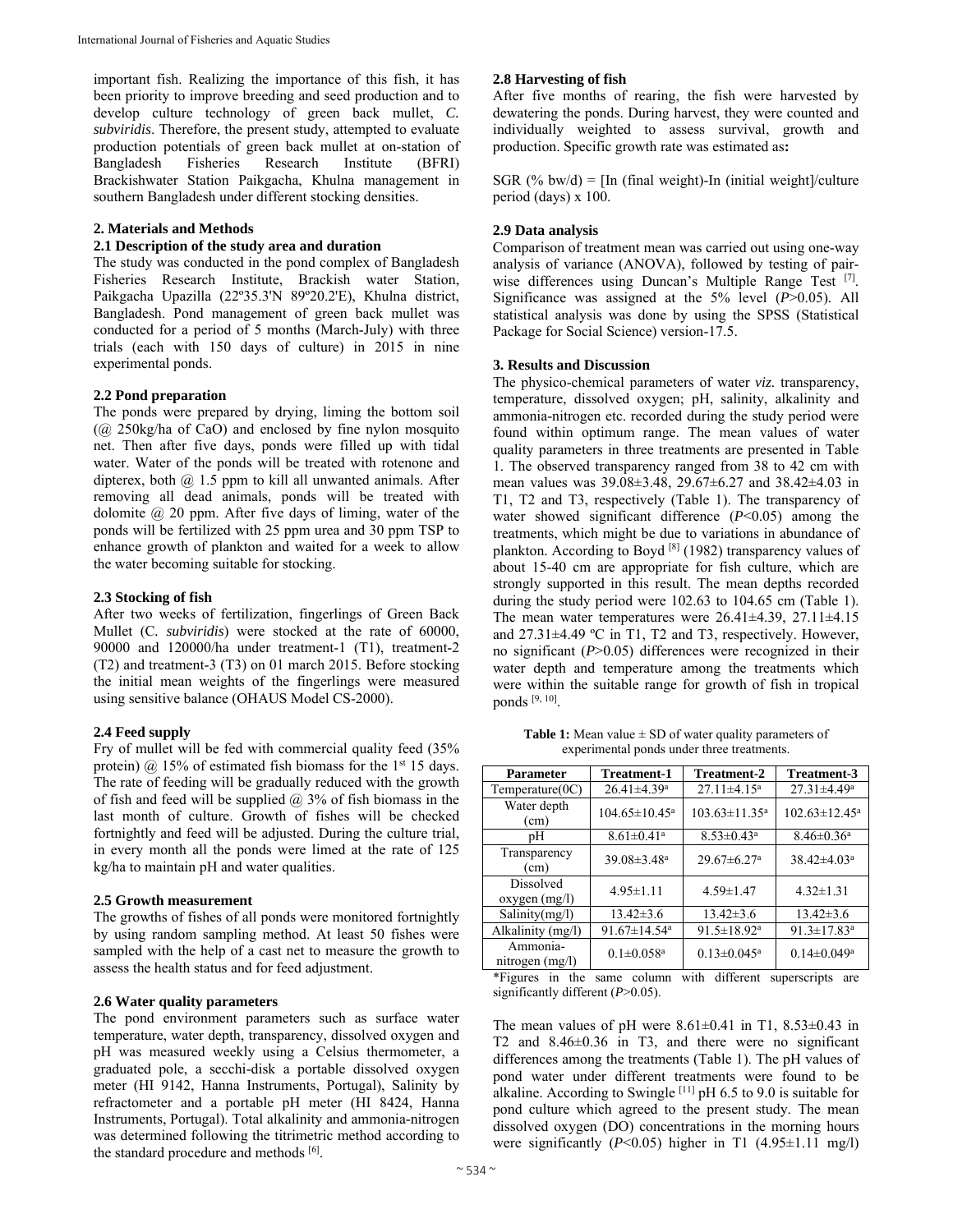than those obtained in T2 (4.59 $\pm$ 1.47 mg/l) and T3 (4.32 $\pm$ 1.31 mg/l) (Table 1). Comparatively lower level of dissolved oxygen as observed in the experimental ponds appeared to be related to sampling time where the dissolved oxygen was monitored at about 9.00-10.00 am. At this time, dissolved oxygen remains lower in concentration. Rahman *et al*. [9] have reported that dissolved oxygen content of a productive pond should be 5.00 mg/l or more. The values in present experiment were around 5.0.

Mean total alkalinity levels in T1, T2, T3, were 91.67±14.54, 91.5±18.92 and 91.3±17.83 mg/l, respectively. Total alkalinity was significantly (*P*<0.05) highest in T1 followed by T2 and lowest in T3 (Table 1). The variations in total alkalinity in all the treatments were within the productive range for aquaculture ponds  $[12, 13]$ . Ammonia-nitrogen contents in T1 (0.1±0.058), T2 (0.13±0.045), T3 (0.14±0.049 mg/l) showed increasing trends and T1 showed lowest level and differed insignificantly (*P*<0.05) from T2, T3 (Table 1). The amount of ammonia-nitrogen obtain in this study is comparatively lower than the result reported by Dewan *et al.*  [14] and Kohinoor *et al*. [15]. However, the present level of ammonia-nitrogen content in the experimental ponds is not lethal to the fishes [12].

| Phytoplankton group | <b>Treatment-1</b>            | <b>Tratment-2</b>               | Treatment-3                     |
|---------------------|-------------------------------|---------------------------------|---------------------------------|
| Bacillariophyceae   | $17.42 \pm 4.34$ <sup>a</sup> | $25.917 \pm 12.80^b$            | 35.86±12.99c                    |
| Chlorophyceae       | $22.42 \pm 9.66^a$            | $33.111 \pm 11.47$ <sup>b</sup> | 44.028 $\pm$ 18.16 <sup>c</sup> |
| Cyanophyceae        | $8.11 \pm 3.37$ <sup>a</sup>  | $13.42 \pm 5.34^b$              | $16.64 \pm 3.79$ <sup>c</sup>   |
| Euglenophyceae      | $4.64{\pm}4.44^a$             | $7.53 \pm 4.54$ <sup>b</sup>    | $10.22 \pm 2.27$ °              |
| Total Phytoplankton | 52.78±11.21 <sup>a</sup>      | 79.78±23.00 <sup>b</sup>        | $105.19 \pm 34.00^{\circ}$      |
| Crustacea           | $2.78 \pm 1.73$ <sup>a</sup>  | $5.00\pm3.46^b$                 | $7.11 \pm 3.31$ °               |
| Rotifera            | $3.889 \pm 1.96^a$            | $6.194\pm3.10^b$                | $9.194 \pm 4.21$ °              |
| Total zooplankton   | $6.72 \pm 2.75$ <sup>a</sup>  | $11.39 \pm 5.70^{\rm b}$        | $16.31 \pm 6.98$ <sup>c</sup>   |

**Table 2:** Mean abundance of plankton (x10<sup>3</sup> cells/l) in pond waters under three treatments.

\*Figures in the same column with different superscripts are significantly different (*P*>0.05).

The mean abundance of different groups of plankton is shown in Table 2. Phytoplankton population in this study mainly comprised four major groups- Chlorophyceae, Cyanophyceae, Bacillariophyceae, Euglenophyceae, and zooplankton had two groups- Crustacea and Rotifera. Among phytoplankton groups, Chlorophyceae was the most dominant group and Euglenophyceae was the least abundant group as observed during the study period. Among zooplankton, Rotifera was the most dominant in terms of both numbers and genera compared to Crustacean. Mean values of total phytoplankton were 52.78±11.2; 79.78±23.00 and 105.19±34.00 X 10<sup>3</sup> cells/l in T1, T2, T3, respectively and showed significant (*P*<0.05) difference among the treatments. The mean values of total zooplankton were 6.72±2.75, 11.39±5.70 and 16.31±6.98 X 103 cells/l, respectively and showed significant (*P*<0.05) difference among the treatments. The plankton population in the study showed to be more or less similar with the findings of Wahab *et al*. 12]. The highly abundant plankton population in T3 than in T2 and T1 might be due to presence of excess uneaten feeds and the left over feed enhanced the production of plankton in the ponds.

| <b>Treatment No</b><br>(stocking densities) | Initial weight $(g)$     | Final weight $(g)$           | <b>SGR</b><br>$(\%$ per day  | Survival $(\% )$            | <b>Production</b><br>(kg/ha)              | <b>FCR</b>            |
|---------------------------------------------|--------------------------|------------------------------|------------------------------|-----------------------------|-------------------------------------------|-----------------------|
| Treatment-1 $(60.000/ha)$                   | $1.4 \pm 0.1^a$          | $24.43 \pm 1^a$              | $1.91 \pm 0.07$ <sup>a</sup> | 90 <sup>a</sup>             | $1319.51 \pm 58.27$ <sup>a</sup>          | $.8 \pm 0.23^{\circ}$ |
| Treatment-2 $(90,000/ha)$                   | $45 \pm 0.05^{\text{a}}$ | $23.4 \pm 1.7^{\rm a}$       | $1.85 \pm 0.01$ <sup>a</sup> | 86.03 <sup>a</sup>          | 1735.28±83.12 <sup>b</sup>                | $.9 \pm 0.12^a$       |
| Treatment-3 (120,000/ha)                    | . .47 $\pm$ 0.04a $\pm$  | $18.87 \pm 0.7$ <sup>b</sup> | $1.7 \pm 0.02^{\text{a}}$    | 81.83 <sup>b</sup>          | $1656.1 \pm 5.57$ °                       | $2.2 \pm .26^b$       |
| $\sim$ $\sim$ $\sim$ $\sim$                 |                          |                              |                              | $\sim$ $\sim$ $\sim$ $\sim$ | $\sim$ $\sim$ $\sim$ $\sim$ $\sim$ $\sim$ |                       |

**Table 3:** Growth performances of Green Back Mullet (*C. subviridis*) under three different stocking densities.

\*Figures in the same column with different superscripts are significantly different (*P*>0.05).

The growth rates of *C. subviridis* under different stocking densities are shown in Table 3. On the basis of mean final weight attained under T1, T2 and T3 were 24.43±1, 23.4±1.70 and 18.87±0.70g, respectively. The highest growth was obtained in T1 and lowest in T3. The mean final weight showed significant difference (*P*<0.05) in T1 followed by T2 and T3, when ANOVA was performed. The fortnightly sampling weight of *C. subviridis* under different stocking densities is shown in Figure 1 which indicates that the growth rate was always higher in T1 than T2 and T3. Higher growth rate was attained at lower stocking densities and vice versa which has the similarity with the findings of some authors [16, 17]*.*



**Fig 1:** The fortnightly sampling weight of *C. subviridis* under different stocking densities.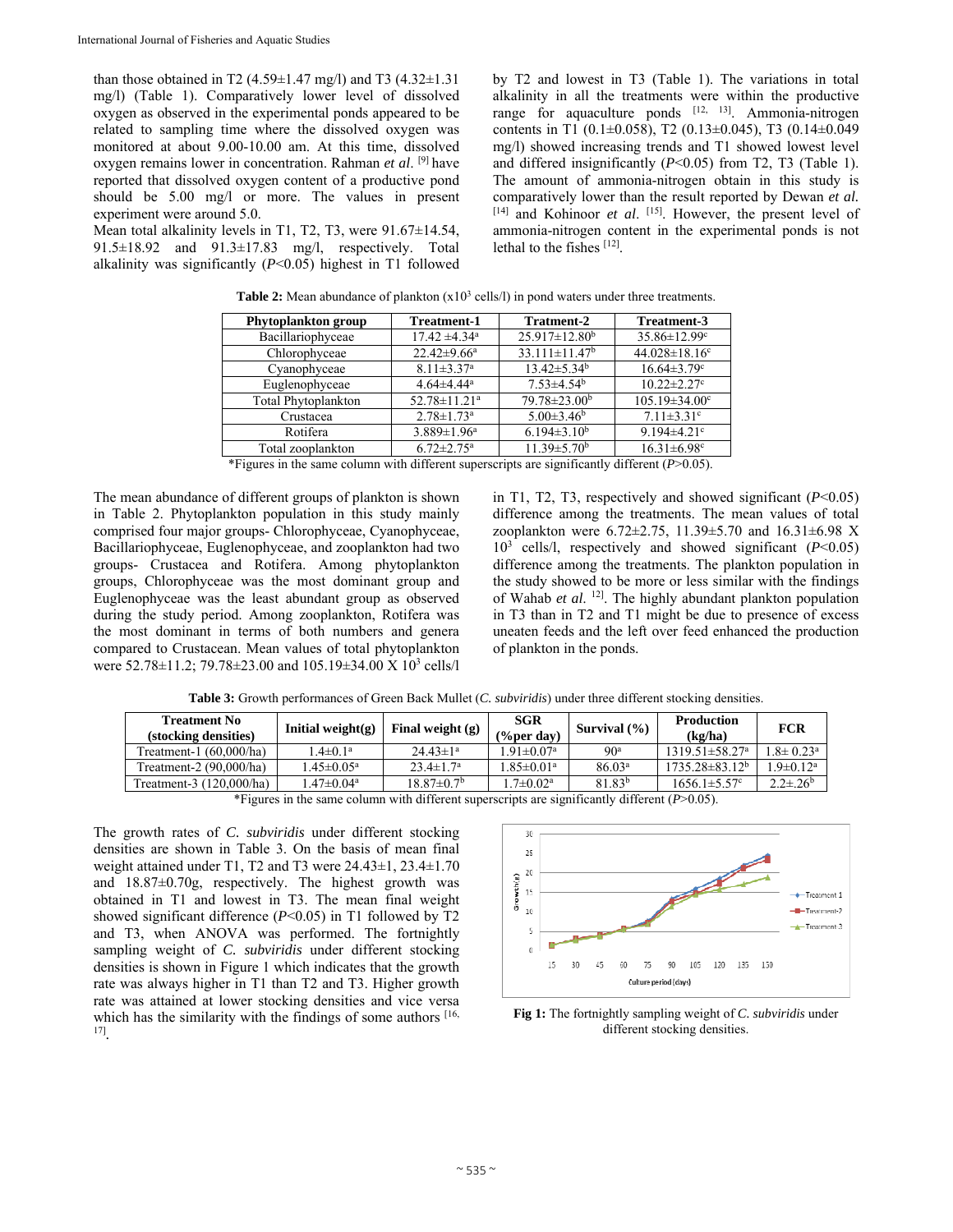The SGR (%) values were more or less same in all the treatments and which showed in significant difference among the treatments. The survival rate of *C. subviridis* was found to vary with the stocking densities. The highest survival (90%) was obtained in T1, where the density was 60,000/ha. and the lowest (81.83%) was obtained in T3, the density was 1, 20,000/ha (Table 3). The differences among the treatments were found to be significant  $(P<0.05)$ . The stocking densities of mullets discussed by many workers are not helpful for comparison as they have been discussing based on polyculture systems wherein mullet formed one of the components. In the present study, on monoculture system, the stocking density was followed from Yashouv previous work [18]. Where he had experimented with in the case of M. *cephalus* under monoculture systems in Israel was 50000/ha for *Liza vaigiensis* and 20000 to 40000/ha for *V. seheli* in contrast to the stocking density of 1850/ha. Chen [19] followed a stocking density of 4000 to 10000/ha in the monoculture of M. *cephalus.* In the experiments in the brackishwater fish farm at Kakdwip, stocking densities of 12500, 20000 and 40000/ha for M. *parsia* and 6000/ha for *M. tade* were employed in monoculture system [20, 21]. Comparing these different stocking densities, ours was on a much higher side, which may be the reason for the slower growth we have recorded in the present study.

**Table 4:** Costs and benefits analyses of Green Back Mullet (*C. subviridis*) production in 1-ha earthen ponds for culture period of 150 days.

| <b>Items</b>                   | <b>Treatments (stocking densities)</b> |                                    |                                      |  |
|--------------------------------|----------------------------------------|------------------------------------|--------------------------------------|--|
| A. Cost                        | Tratment-1<br>(BDT)<br>(60,000/ha)     | Tratment-2<br>(BDT)<br>(90,000/ha) | Treatment-3<br>(BDT)<br>(120,000/ha) |  |
| Pond<br>preparation            | 4,800                                  | 4,800                              | 4,800                                |  |
| Fingerlings                    | 60,000                                 | 90,000                             | 1,20,000                             |  |
| Feed (BDT<br>60.00/kg          | 1,42,560                               | 1,97,790                           | 2,18,592                             |  |
| Harvesting<br>cost             | 4,500                                  | 4,500                              | 4,500                                |  |
| Labour                         | 20,000                                 | 20,000                             | 20,000                               |  |
| Total costs                    | 2,31,860                               | 3,17,090                           | 3,67,892                             |  |
| <b>B.</b> Gross benefit        |                                        |                                    |                                      |  |
| Sell price of<br>C. subviridis | 3,30,000                               | 4,33,750                           | 4,14,000                             |  |
| Net benefits<br>$(B-A)$        | 98140                                  | 116660                             | 46,108                               |  |

\* Sell price of *C. subviridis* fixed by the Institute was BDT 250/kg (Tratment-1, Tratment-2 and Treatment-3).

The mean FCR value of T1, T2 and T3 were 1.8, 1.9 and 2.2. The FCR value of T1  $\&$  T2 was found to be significantly lower than and T3. A simple cost-benefit analysis is shown in Table 4. The cost of production was higher in T3 (BDT 3, 67,892/ha) and lower in T1 (2, 31,860/ha). The net profit generated from 150 days culture period was calculated as BDT 98140; 1, 16,660 and 46,108/ha for T1, T2 and T3, respectively. The highest net profit of BDT 1, 16,660 /ha was obtained from T2 where *C. subviridis* stocked in 90,000/ha. The calculated production of *C. subviridis* T1, T2 and T3 were 1319.51, 1735.28 and 1656.1 kg/ha and which showed in significant difference among the treatments. Productions of 480 kg/ha without and 750 kg/ha with supplementary feed consisting of rice bran and mustard oilcake in 180 days and 800 kg/ha/140 days with mixed feed of rice polishings, vegetable peels, mustard oilcake and fish meal have been

recorded for *M. parsia* in monoculture system in the brackishwater fish farm of CIFRI P  $[22]$ . Using of high quality feeds may be the cause of much production in present study than previous study.

The growth, survival and production rates were lower in 1981-82 experiments was apparently due to the entry of *Tilapia,* perhaps in their very early stages, despite the filtering of the water pumped into the ponds. Siddik & Khan  $[23]$  have analyzed the cost and benefit of Monosex Tilapia (*Oreochromis niloticus*) monoculture system and got the net benefit of BDT 69.277.32/ha/6 months where fish were fed formulated feed. Kohinoor *et al*. [24] got the net benefit BDT 32,919 to 42,291/ha/6 months in monoculture of *Mystus cavasius*. In another study, Kohinoor *et al*. (1993) have found that monoculture of rajpunti (*Puntius gonionutus)* gave a net benefit BDT 68,135 to 75,028/ha/6 months. In the present study, the net benefit was higher than the above findings. The production as well as economic return obtained was very encouraging and culture would add an extra in such way that farmer especially in southern Bangladesh may get a chance to consume them readily than them to the market.

# **4. Conclusion**

Green Back Mullet (C*. subviridis*) is an attractive and popular species to the people of Bangladesh due to its delicious and nutritious food value. But due to different natural and manmade hazards the availability of green back mullet is in endangered condition. But so far there is no established culture technique of green back mullet in Bangladesh especially in the southern region of Bangladesh. There are many factors that affect the production of green back mullet. Stocking density is one of the most important factors for the production of green back mullet. So the present study was very important to know the proper stocking densities of the green back mullet to get the optimum production.

#### **5. References**

- 1. Nlewadim AA, Deekae SN. Collection of juvenile mullet species from brackish water tidal farm in Nigeria. NAGA, ICLARM Quarterly. 1997; 20:19-20.
- 2. Anon. Compendium of fish fair (in Bengali*).* Department of Fisheries, Ministry of Fisheries and Livestock, 2005.
- 3. Ali MS, Shofiquzzoha AFM, Ahmed SU. Observation on the production performance of *Penaeus monodon* with *Liza parsia* under different cropping system. Bangladesh J. Fish. Res. 2000; 4(2):141-145.
- 4. Shofiquzzoha AFM, Islam ML, Ahmed SU. Optimization of stocking rates of shrimp (*Penaeus monodon*) with brackish water finfish in a polyculture system. Online J. Biol. Sci*.* 2001; 1(8):694-697.
- 5. Shofiquzzoha AFM, Islam ML, Ahmed SU. Effect of farm made feeds on polyculture of shrimp (*Penaeus monodon*) and three brackish water finfish species. Bangladesh J. Fish. Res. 2003; 7(1):77-82.
- 6. Clesceri LS, Greenbarg AE, Trussell RR. Standard Methods for the Examination of Water and Wastewater. American Public Health Association, American Water Works Association and Water Pollution Control Federation. 18th Edn., 1015 Washington DC, USA. 1992, 10-203.
- 7. Vann E. Fundamentals of Biostatistics. D. C. Heath and Company Lexington, *Massachusetts,* Toronto, London. 1972, 184.
- 8. Boyed CE. Water quality management for fish culture.